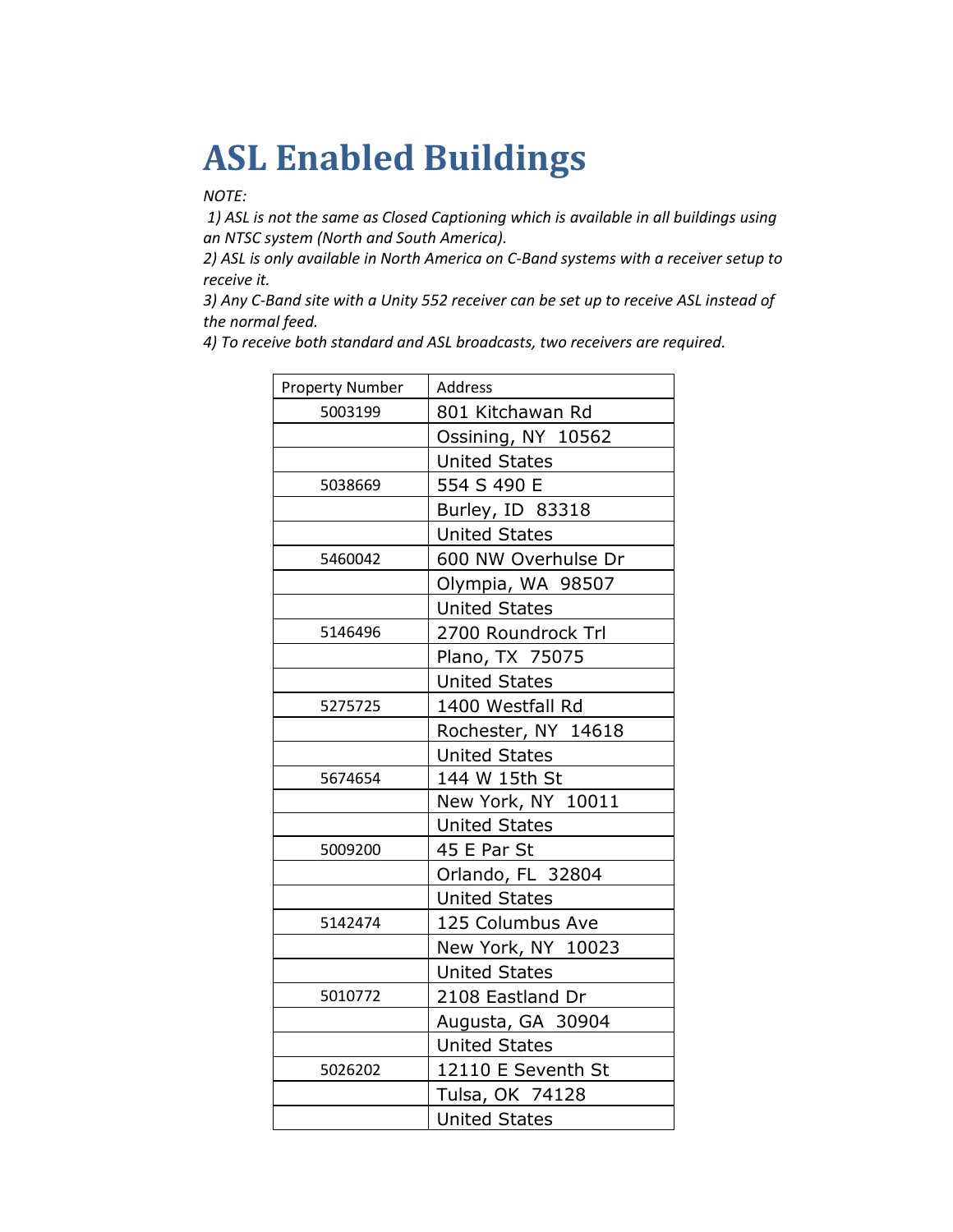| 5254450 | 120 Stemmers Run Rd    |
|---------|------------------------|
|         | Baltimore, MD 21221    |
|         | United States          |
| 5468329 | 4422 W Leon Ter        |
|         | Milwaukee, WI 53216    |
|         | <b>United States</b>   |
| 5116716 | 6311 Wayburn Dr        |
|         | Salem, VA 24153        |
|         | <b>United States</b>   |
| 5126215 | 11918 Ustick Rd        |
|         | Boise, ID 83713        |
|         | <b>United States</b>   |
| 5418992 | 1150 Cole Rd           |
|         | Lilburn, GA 30047      |
|         | <b>United States</b>   |
| 5019877 | 1803 Wasson Rd         |
|         | Big Spring, TX 79720   |
|         | <b>United States</b>   |
| 5503922 | 835 S 500 W            |
|         | Provo, UT 84601        |
|         | <b>United States</b>   |
| 5042712 | 421 Maurice Street N   |
|         | Twin Falls, ID 83301   |
|         | <b>United States</b>   |
| 5695058 | 3440 S Signal Butte Rd |
|         | Mesa, AZ 85212         |
|         | <b>United States</b>   |
| 5876250 | 1865 S Higley Rd       |
|         | Gilbert, AZ 85295      |
|         | <b>United States</b>   |
| 5482623 | 8140 Racine Trail      |
|         | Austin, TX 78717-4976  |
|         | <b>United States</b>   |
| 5030951 | 2710 S Monaco Parkway  |
|         | Denver, CO 80224       |
|         | <b>United States</b>   |
| 5482623 | 8140 Racine Trail      |
|         | Austin, TX 78717-4976  |
|         | <b>United States</b>   |
| 5460042 | 600 NW Overhulse Dr    |
|         | Olympia, WA 98507      |
|         | United States          |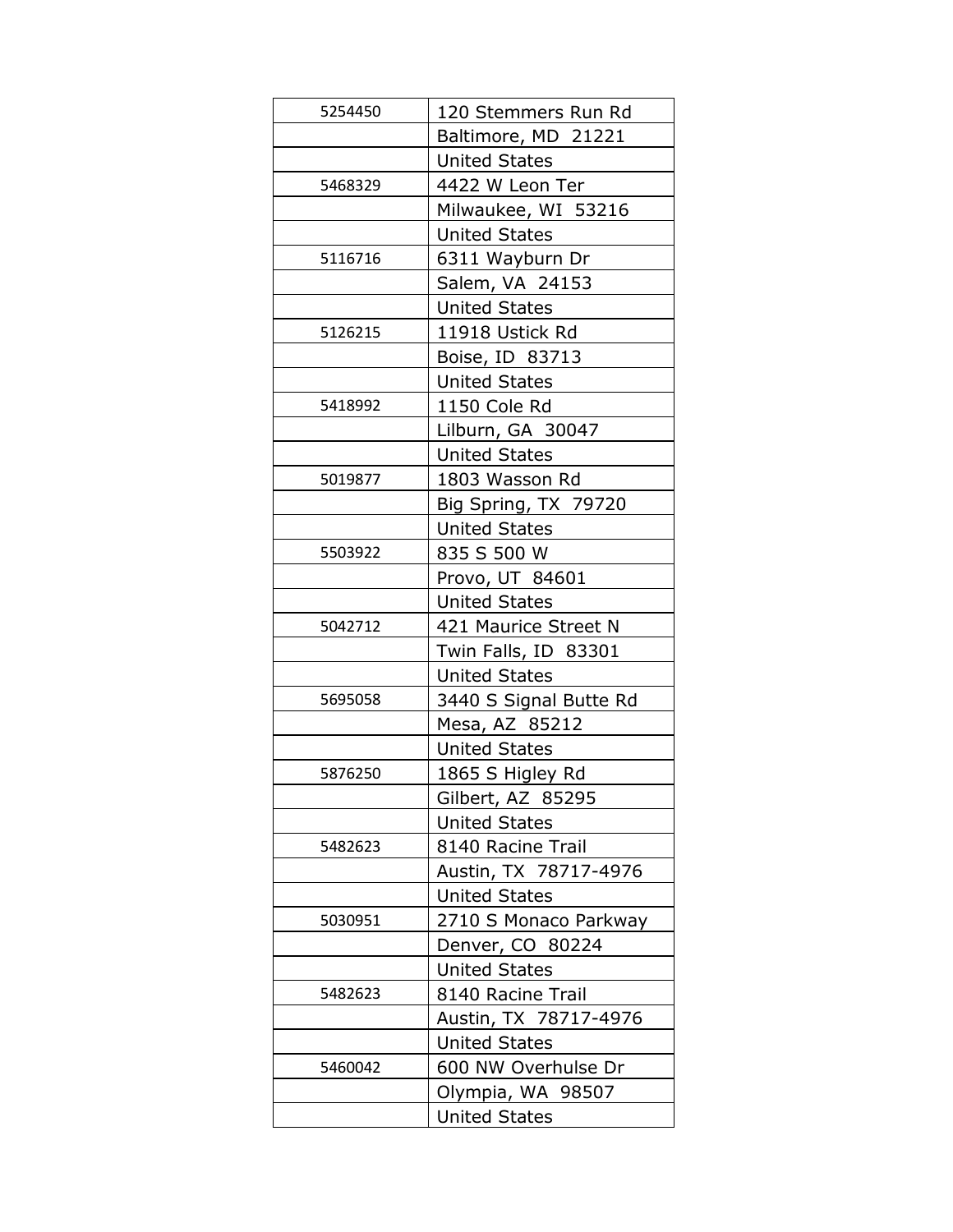| 5507871 | 3950 W Cedar Hills Dr    |
|---------|--------------------------|
|         | Cedar Hills, UT 84062    |
|         | <b>United States</b>     |
| 5151082 | 760 E 700 S              |
|         | Salt Lake City, UT 84102 |
|         | <b>United States</b>     |
| 5042712 | 421 Maurice Street N     |
|         | Twin Falls, ID 83301     |
|         | <b>United States</b>     |
| 5116716 | 6311 Wayburn Dr          |
|         | Salem, VA 24153          |
|         | <b>United States</b>     |
| 5025311 | 102 N 132nd St           |
|         | Seattle, WA 98133        |
|         | <b>United States</b>     |
| 5275105 | 2420 Park Ave            |
|         | Burley, ID 83318         |
|         | <b>United States</b>     |
| 5026202 | 12110 E Seventh St       |
|         | Tulsa, OK 74128          |
|         | <b>United States</b>     |
| 5482623 | 8140 Racine Trail        |
|         | Austin, TX 78717-4976    |
|         | <b>United States</b>     |
| 5126215 | 3775 E Ustick Rd         |
|         | Meridian, ID 83646       |
|         | <b>United States</b>     |
| 5062365 | 6901 E Kenyon Dr         |
|         | Tucson, AZ 85710         |
|         | <b>United States</b>     |
| 5045037 | 4500 Paradise            |
|         | West Richland, WA 99353  |
|         | <b>United States</b>     |
| 5000619 | 1998 W 900 N             |
|         | Lehi, UT 84043           |
|         | <b>United States</b>     |
| 5376912 | 330 Vicksburg Ln         |
|         | Plymouth, MN 55447       |
|         | <b>United States</b>     |
| 5038669 | 554 S 490 E              |
|         | Burley, ID 83318         |
|         | <b>United States</b>     |